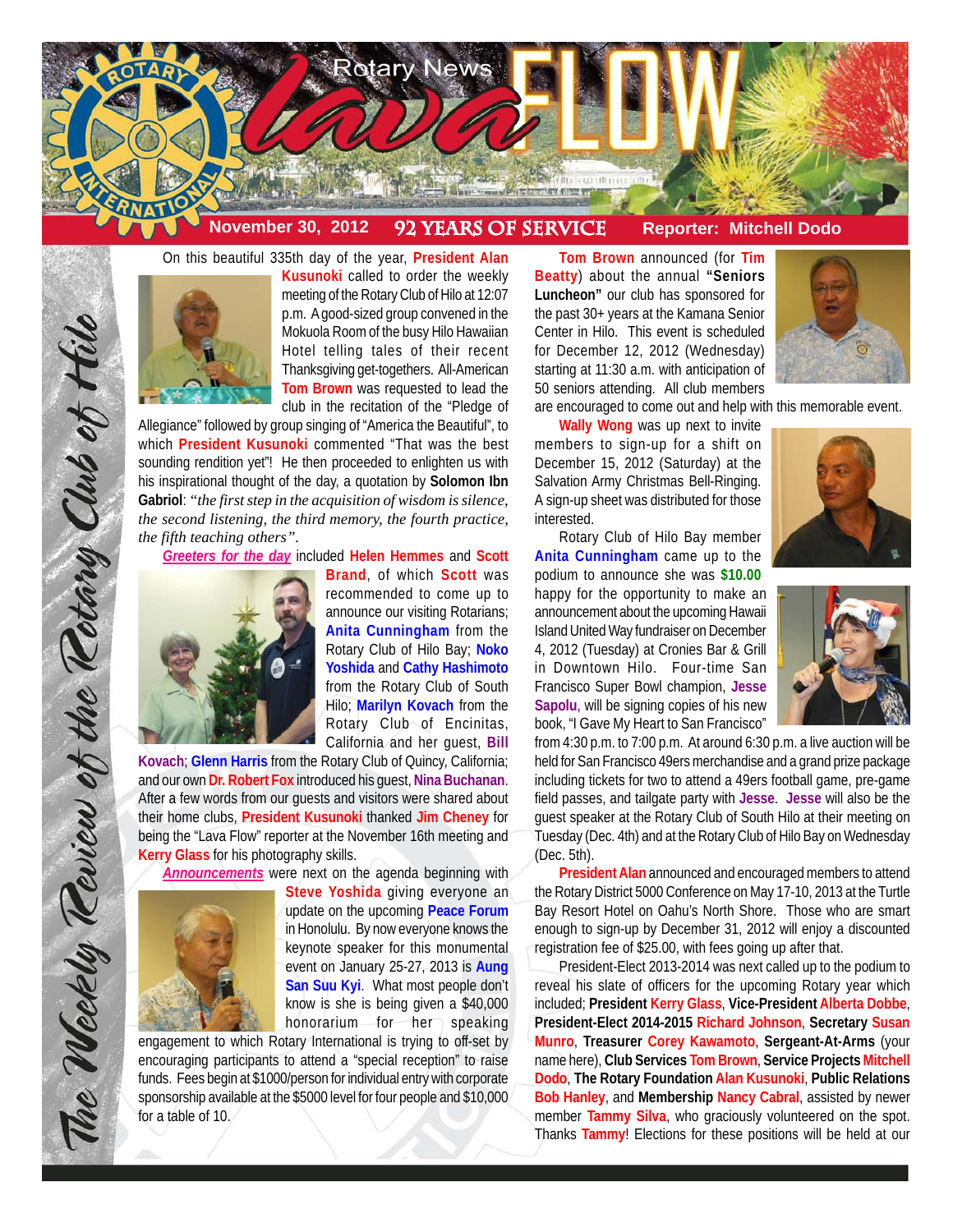## *Birthdays:*

**Rand Mundo** November 8 **Mike Robinson** November 8 **Randy Hart** November 12 **Kerry Glass** November 22

### *Club Anniversary:*

**Bob Fujimoto** November 16

## *Wedding Anniversary:*

**Gay & Chuck Porter** November 7 **Steve & Noko Yoshida** November 7 **Gene & JuliaTao** November 13 **Susan Munro & Kerry Glass** November 22

#### *Announcements:*

- **Fri. Dec. 7 Susan Osborne & John Calvert Ho'oulu La-hui Trail Project**
- **Wed. Dec. 12 Kamana Senior Center Luncheon**
- **Fri. Dec. 14 Vocational Talks**
- **Sati. Dec. 15 Salvation Army Bell Ringing**
- **Fri. Dec. 21 Vocational Talks**
- **Fri. Dec. 28 No Meeting**
- **Fri. Jan. 4 No Meeting**

| Immediate Past President  Joe Hanley                 |  |
|------------------------------------------------------|--|
|                                                      |  |
|                                                      |  |
|                                                      |  |
|                                                      |  |
| Club Administration  Tom Brown                       |  |
| Service Projects  Mitchell Dodo                      |  |
| Rotary Foundations  Susan Munro                      |  |
| Membership  Nancy Cabral                             |  |
| Public Relations  Robert Hanley                      |  |
| International Service  Steve Yoshida                 |  |
| Community Service  Wallace Wong                      |  |
| Vocational Service  Bobby Stivers-Apiki              |  |
| New Generations  Gail Takaki                         |  |
|                                                      |  |
| The Rotary Foundation  Susan Munro                   |  |
| <b>Hawaii Rotary Youth Foundation  Mitchell Dodo</b> |  |
| Hilo Rotary Club Foundation  John McVickar           |  |
|                                                      |  |

#### December 14th meeting. **Tammy Silva**, in her



capacity as chairperson of the 2013 Embalmer's Ball fundraiser, also made an announcement our club's signature event will be held

on October 19, 2013 Saturday) at the Hilo Hawaiian Hotel Mokuola Room. As one can never prepare too early for anything, sign-up sheets were distributed asking members for their help by signing-up to serve on the committee.

*Birthday* and *Wedding Anniversaries* were next on the agenda with **Kerry Glass** qualifying for the two; his birthday was on November 22nd (Thanksgiving Day this year) and wedding anniversary also on the same day, being married to another club member **Susan Munro** for 27 years. Congratulations, **Kerry** and **Susan**! The sole upcoming club anniversary belonged to **Russ Oda**, who on December 2, 2012 will have been a member of the Rotary Club of Hilo for 45 years. **Russ** still remembers his sponsor, **Bob Bethea**, and was **\$45.00** happy in honor of the anniversary. The floor was then opened up for *Happiness Dollars* to which **Past-President Joe Hanley** raised his hand first. **Joe** informed the club he has three children, ages 27, 23, and 21, with the youngest (his daughter) getting engaged last Wednesday for which **Joe** was **\$20.00** happy. **Marcia Sakai** was happy (for an undisclosed amount to the **Hawaii Rotary Youth Foundation**) for the first birthday of her grandson. **Bobby Stivers-Apiki** was also happy to the **Hawaii Rotary Youth Foundation** in the amount of **\$20.00** for the recent help the Y's Men Service Club received from Rotary Club of Hilo members in the selling of Christmas trees. **Lorraine Shin** was **\$20.00** happy her worldfamous son, **BJ Penn**, would be featured on FOX TV (free TV) at an upcoming fight for which he had been training extremely hard for. **Lorraine** felt the airing of the fight on the FOX network would allow for many more fans to watch the event. She also happy a recent video **BJ** has posted on YouTube has already gotten over 170,000 hits! **Dr. Rand Mundo** was **\$20.00** happy to the **Hilo Rotary Club Foundation** for a letter he recently received from Rotary Youth Exchange student, **Kelii Mendonca**, who is currently studying abroad in Spain. **Rand** read the letter to club members which made mention of his daily activities and life in a foreign country.

Photos by **Kerry Glass**

**Jennie Johnson** was **\$10.00** happy for raising over



**\$310.00** with the recent sale of Rotary Club of Hilo T-Shirts, which were distributed to members today. **Judy Gibson** encouraged members to contribute

dollars into the jars on their tables to help off-set the **\$175.00** fee for high school students to attend **Rotary Youth Leadership Academy (RYLA)** Camp next year. **Gail Takaki** also encouraged members to contribute to the **RYLA** Camp and made mention she had just returned from a trip to Disneyland with a group that had a wide diversity of age ranges. **Gail** also divulged that **Jesse Sapolu** had saved her life (twice), in her dreams that is, and after hearing **Anita Cunningham** announce about the upcoming book-signing it brought back the memories (dreams) for her. Anyone care to interpret **Gail's** dreams? **Newton Chu** was **\$100** happy to make the announcement his daughter, **Stephanie Chu**, was recently accepted at the University of Hawaii John A. Burns School of Medicine in Honolulu. **Anita Cunningham**, after having had a moment to comprehend **Gail Takaki's** recent tale, made the announcement she also supported the **RYLA** Camp and **Gail Takaki** had better attend the **Jesse Sapolu** fundraiser on December 4th!